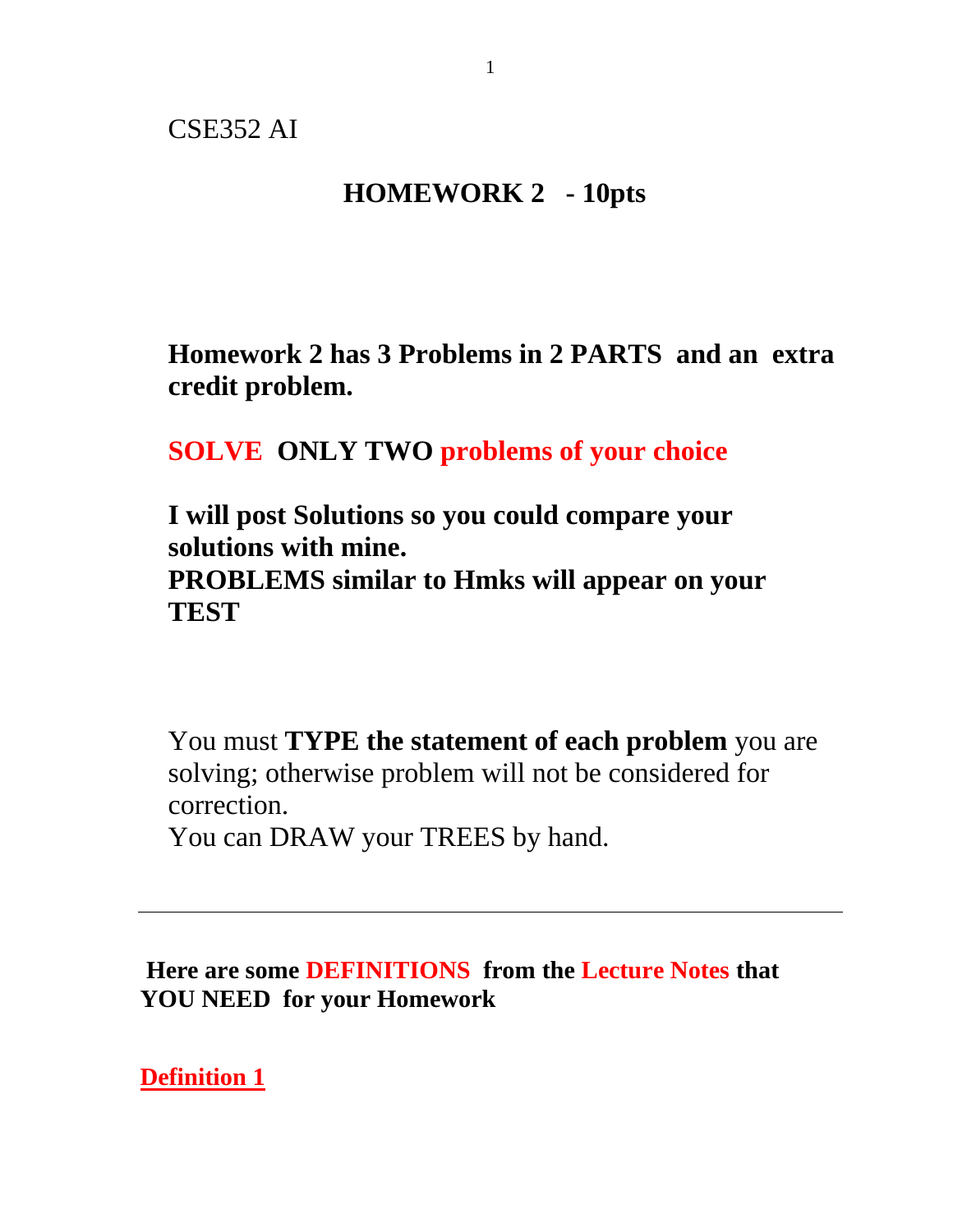Given a classification dataset DB with a set  $A = \{a_1, a_2, \ldots, a_n\}$  of attributes and a **class attribute C** with values  $\{c_1, c_2, ..., c_k\}$  (k classes), any expression  $a_1 = v_1 A$  ...  $A a_k = v_k$ , where  $a_i \in A$  and  $v_i$  are values of attributes is called a **DESCRIPTION**.

In particular,  $C = c_k$  is called a **CLASS DESCRIPTION**.

### **Definition 2**

A **CHARACTERISTIC FORMULA** is any expression

 $C = c_k \implies a_l = v_l A \dots A a_k = v_k$ We write it shortly as

### $CLASS \Rightarrow$ **DESCRIPTION**

**Definition 3**

A **DISCRIMINANT formula** is any expression  $a_1 = v_1 A ... A a_k = v_k \Rightarrow C = c_k$ written shortly as  $DESCIPTION \Rightarrow CLASS$ 

### **Definition 4**

A characteristic formula  $CLASS \Rightarrow$  DESCRIPTION is called a **CHARACTERISITIC RULE** of the classification dataset DB iff it is **TRUE** in DB, i.e. when the following holds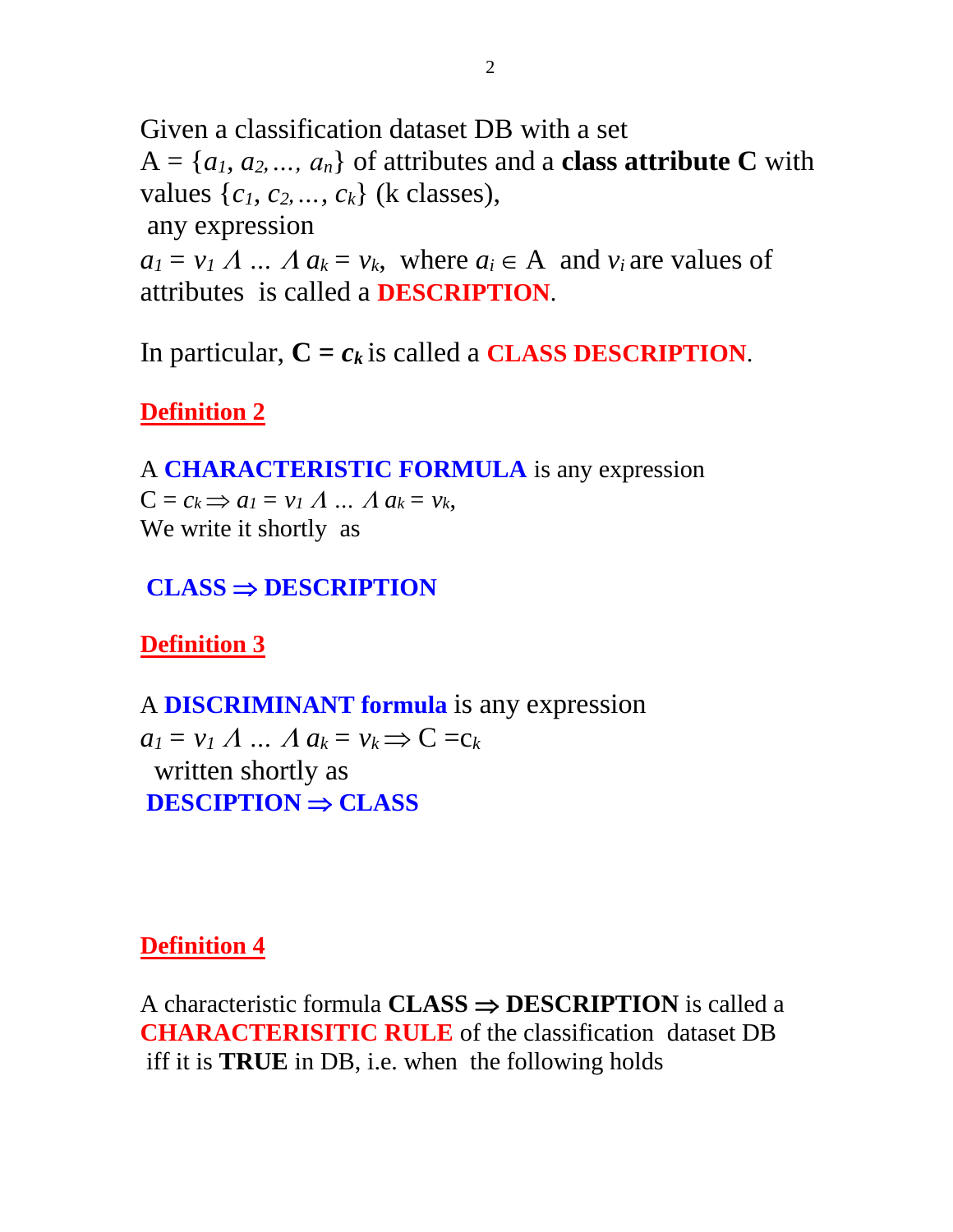### $\{o:$  **DESCRIPTION** $\}$   $\cap$   $\{o:$  **CLASS** $\}$  not=  $\emptyset$

where **{o: DESCRIPTION}** is the set of all records of DB corresponding to the description **DESCRIPTION** and **{o: CLASS}** is the set of all records of DB corresponding to the description CLASS

**Definition 5**

A discriminant formula DESCRIPTION  $\Rightarrow$  CLASS is called a **DISCRIMINANT RULE** of DB iff it is **TRUE in DB,** i.e. the following two conditions hold

**1.** { $o:$  **DESCRIPTION**} not=  $\emptyset$ 

**2.** {**o:** DESCRIPTION}  $\subset$  {**o:** CLASS}

**PART ONE: Classification: Characteristic and Discriminant Rules** 

Given a dataset: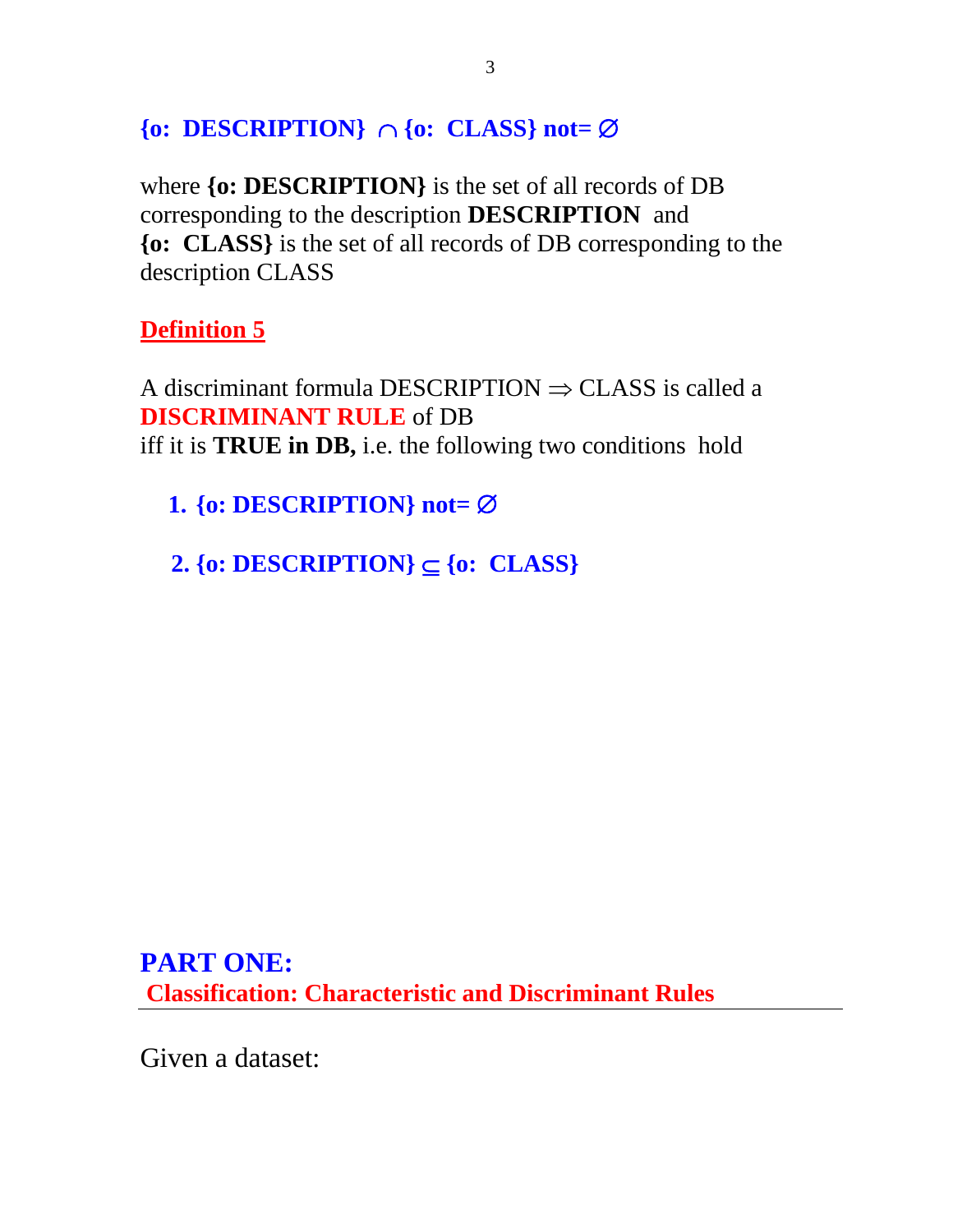| Record $ a_1 $ | a <sub>2</sub> | $a_3$ | a <sub>4</sub> |  |
|----------------|----------------|-------|----------------|--|
| $\mathbf{0}_1$ |                |       |                |  |
| $\mathbf{0}$   |                |       |                |  |
| $\mathbf{0}$   |                |       |                |  |
| 04             |                |       |                |  |
| $\mathbf{0}5$  |                |       |                |  |

 $C - class$  attribute

# **Problem 1**

**1**. Find sets {o :DESCRIPTION} for the following descriptions

### **Follow the Example below when writing your solutions**

**Example:** for description a1 = 2 a  $\Lambda$  a<sub>2</sub> = 1 you have evaluate the set:

 ${o: a_1 = 2 \land a_2 = 1} = { o_2, o_5 }$ 

1) 
$$
a_3 = 1 \land a_4 = 0
$$

**2**)  $a_2 = 0 \land a_3 = 2$ 

**3)** C=1

**4)** C=0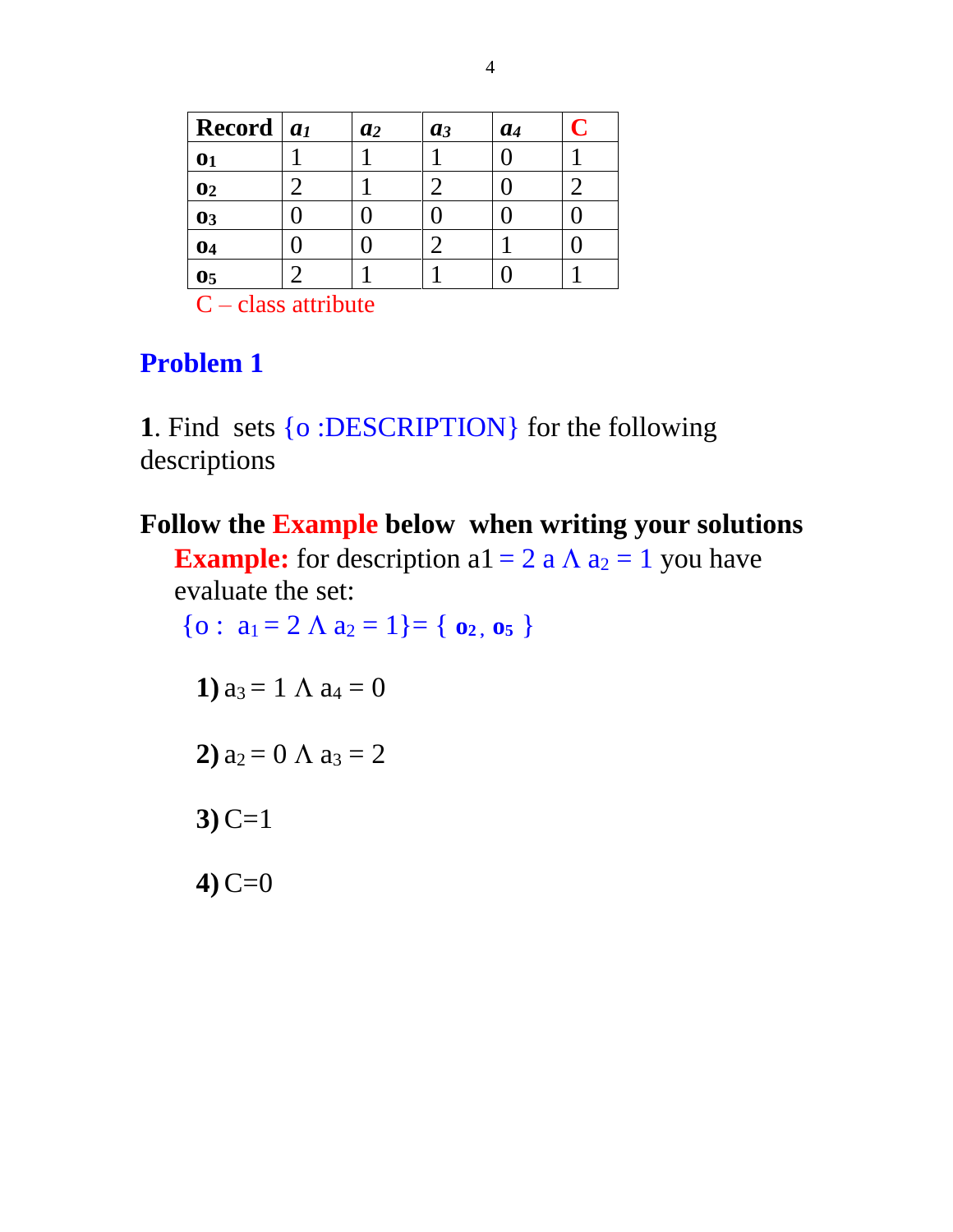**2.** For the following formulas use proper definitions stated above to **determine,** it means use proper definitions to **prove** whether **they are or they are not DISCRIMINANT / CHARACTERISTIC RULES** of our dataset.

#### **Example:**

 $a_1 = 2$  a  $\Lambda$   $a_2 = 1 \Rightarrow C = 1$ is a DISCRIMANT Formula that is **NOT**  DISCRIMINANT RULE because  $\{o: a_1 = 2 \land a_2 = 1\} = \{o_2, o_5\}, \{o: C=1\} = \{o_1, o_5\}$ and { **o2 , o5** } is **NOT a subset** of { **o1 , o5** }

5) 
$$
a_1 = 1 \land a_2 = 1 \Rightarrow C = 1
$$
  
\n6)  $C = 1 \Rightarrow a_1 = 0 \land a_2 = 1 \land a_3 = 1$   
\n7)  $C = 2 \Rightarrow a_1 = 1$   
\n8)  $C = 0 \Rightarrow a_1 = 1 \land a_4 = 0$   
\n9)  $a_1 = 2 \land a_2 = 1 \land a_3 = 1 \Rightarrow C = 0$ 

10) 
$$
a_1 = 0 \quad \text{A} \quad a_3 = 2 \implies C = 1
$$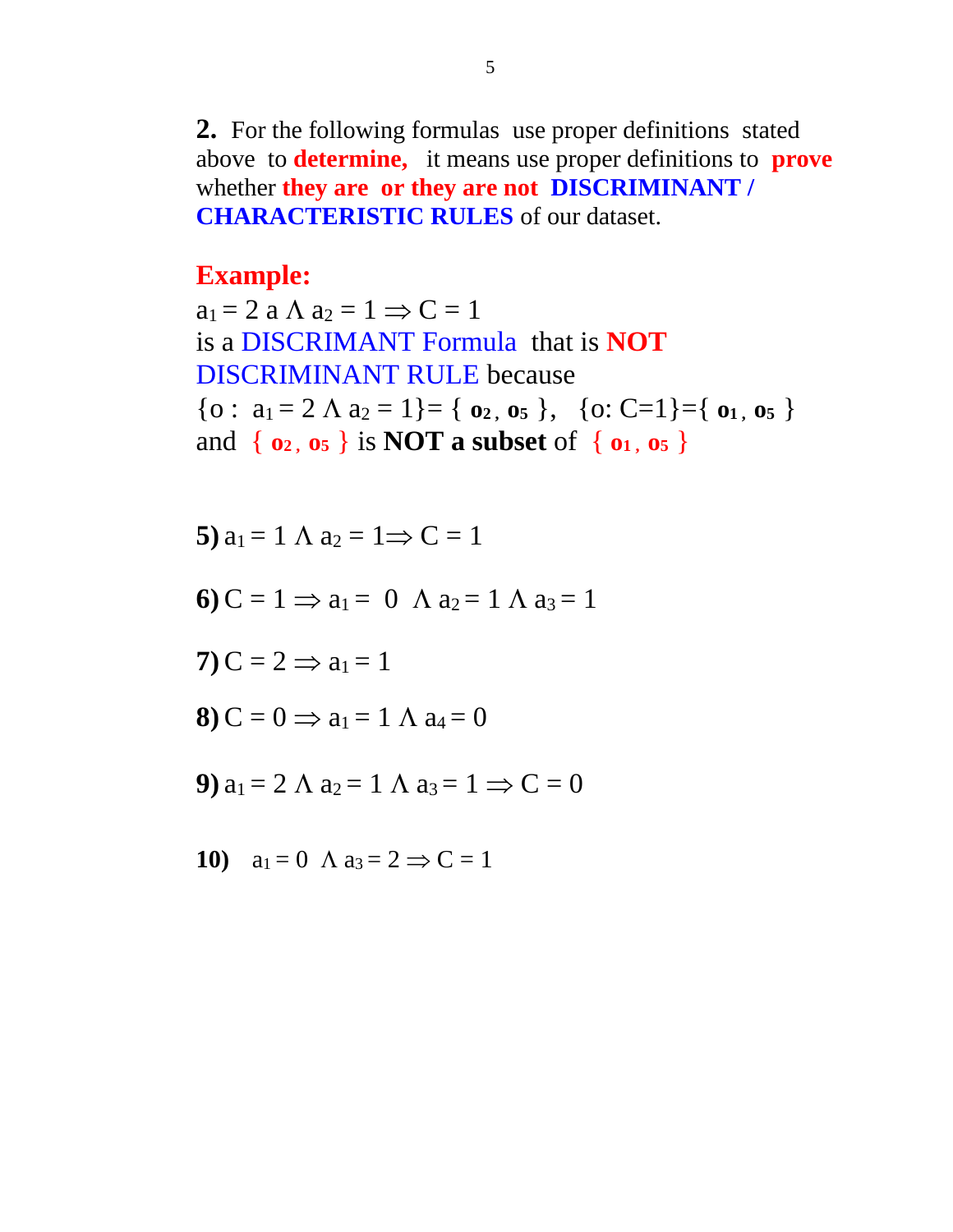# **PART TWO:**

### **Decision Tree Learning 1**

### Here is the TRAINING DATA SET FOR THE HOMEWORK: Class Attribute: Buys Computer

| Age         | <b>Income</b> | <b>Student</b> | Credit    | <b>Buys</b>    |
|-------------|---------------|----------------|-----------|----------------|
|             |               |                | Rating    | Computer       |
| $\leq$ =30  | high          | N <sub>o</sub> | Fair      | N <sub>o</sub> |
| $\leq$ =30  | high          | N <sub>o</sub> | Excellent | N <sub>o</sub> |
| 3140        | high          | N <sub>o</sub> | Fair      | Yes            |
| $>40$       | medium        | N <sub>o</sub> | Fair      | Yes            |
| >40         | Low           | Yes            | Fair      | Yes            |
| >40         | low           | Yes            | Excellent | N <sub>o</sub> |
| 3140        | low           | Yes            | Excellent | Yes            |
| $\leq$ = 30 | medium        | N <sub>o</sub> | Fair      | N <sub>o</sub> |
| $\leq$ =30  | low           | Yes            | Fair      | Yes            |
| >40         | medium        | Yes            | Fair      | Yes            |
| $\leq$ = 30 | medium        | Yes            | Excellent | Yes            |
| 3140        | medium        | N <sub>o</sub> | Excellent | Yes            |
| 3140        | high          | Yes            | Fair      | Yes            |
| >40         | medium        | N <sub>0</sub> | Excellent | N <sub>0</sub> |

**When building your DECISION TREES follow Examples in the Lectures; you must include ALL steps of their constructions not only the final results.**

**Problem 2**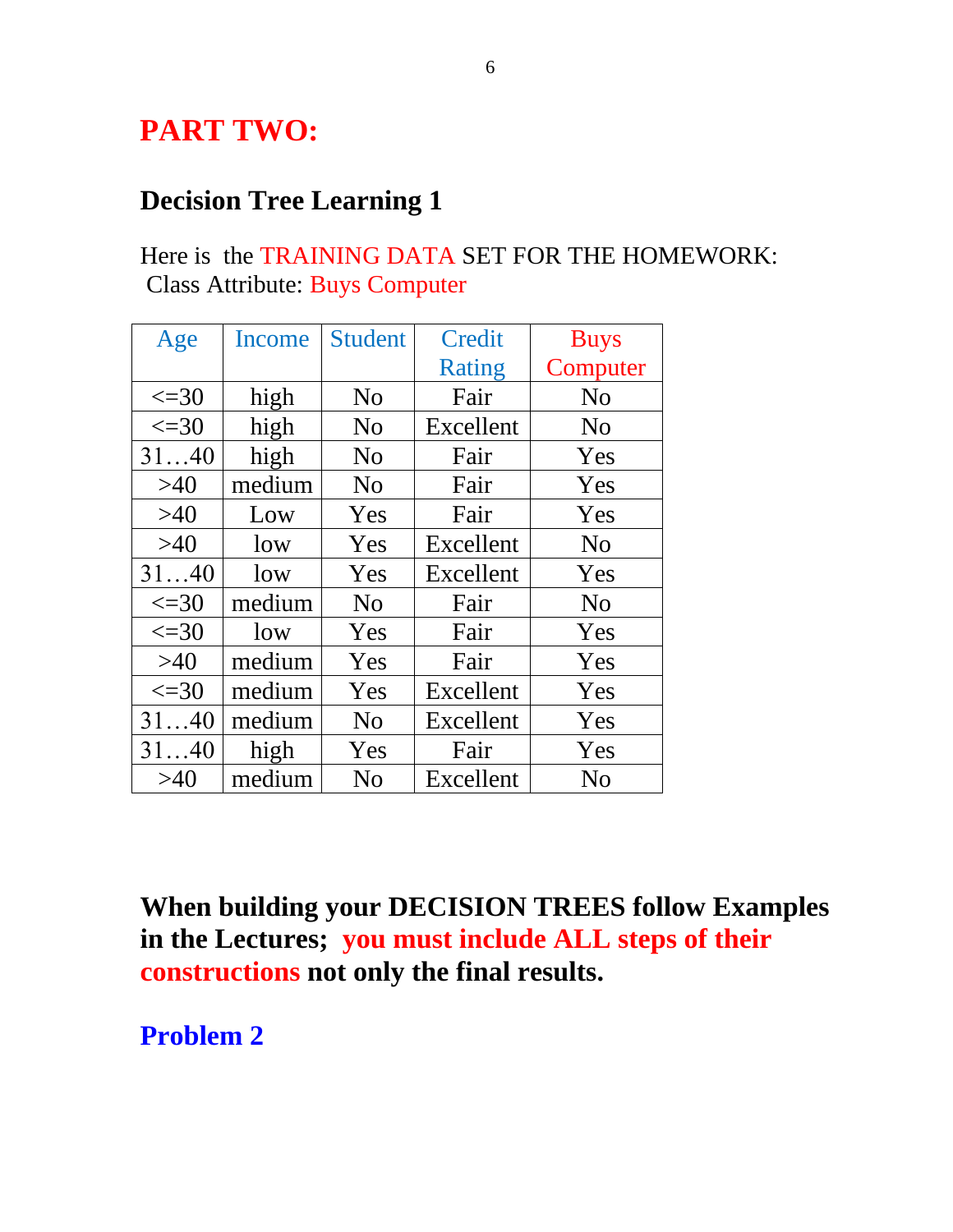Use the Training Data to create **two decision trees** described as follows

**Tree1 :** Build the decision tree using **general majority voting heuristic**, defined as follows:

You CAN use MAJORITY Vote for the majority class at anytable at any level of the tree – when you choose so.

Use CREDIT RATING as the **root attribute**, and nodes attributes of your own choice;

**YOU MUST use at least 3 attributes as nodes**.

- **2.** Write down all the **rules determined by your tree** in the **description** and in the **predicate forms**
- **3. EVALUATE predictive accuracy** for the set of your rules with respect to the **TEST Dataset** below

#### **Tree 2:** Use **Basic ID3 algorithm**

Use INCOME as **root attribute**, and nodes attributes of your choice;

- **2.** Write down all the **rules determined by your tree** in the **description** and **predicate forms**
- **3. Evaluate correctness of your rules, i.e. the predictive accuracy with respect to the TRAINING data**
- **4. Evaluate predictive accuracy** for the set of your rules with respect to the **TEST Dataset** below. **Must show work.**

## **TEST DATA SET**

| Obi | Age                |      |                | Income   Student   Credit_Rating   Class |     |
|-----|--------------------|------|----------------|------------------------------------------|-----|
|     | $\leq$ = 30        | High | Yes            | Fair                                     | Yes |
|     | $\vert 3140 \vert$ | Low  | N <sub>0</sub> | Fair                                     | Yes |